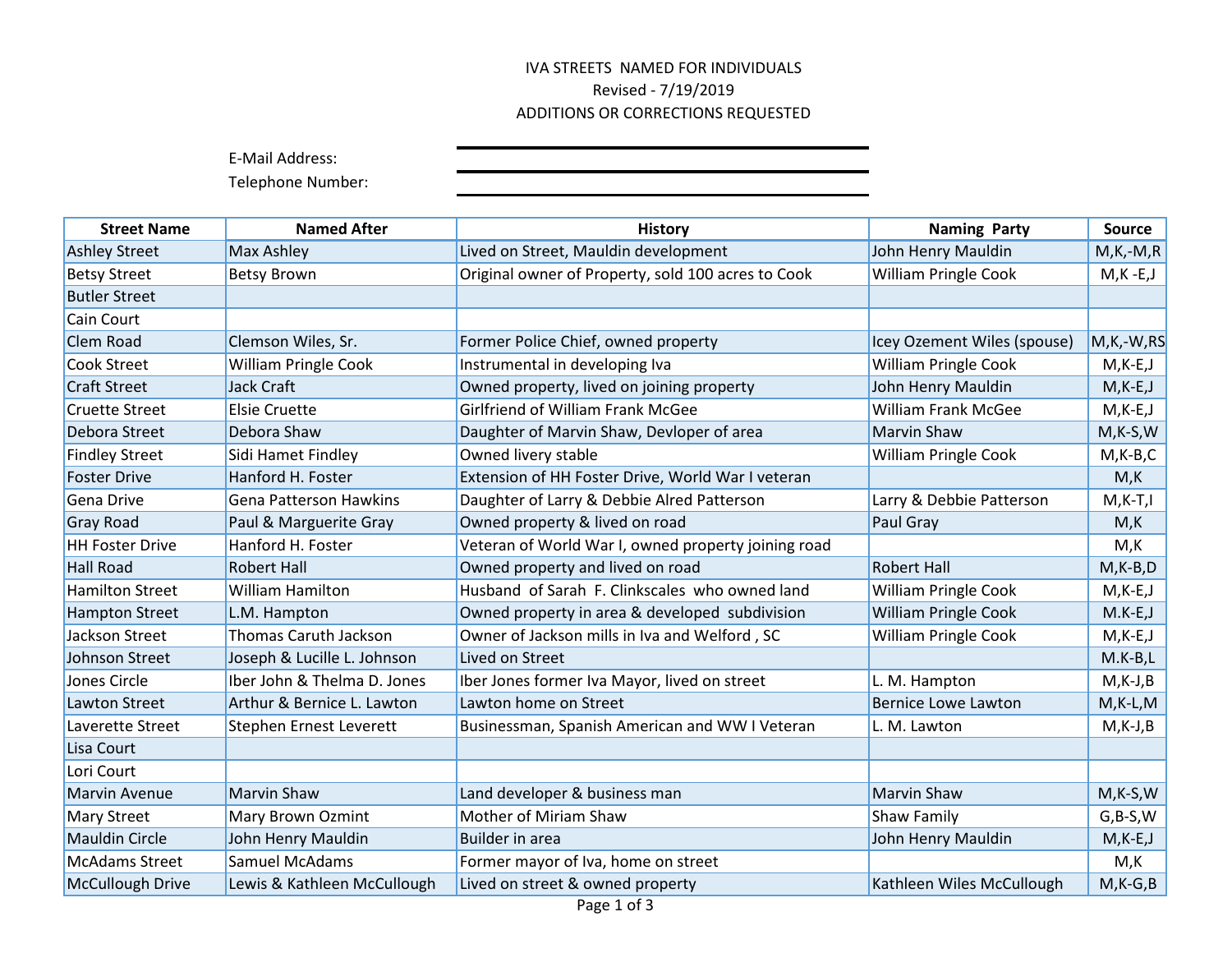## IVA STREETS NAMED FOR INDIVIDUALS Revised - 7/19/2019 ADDITIONS OR CORRECTIONS REQUESTED

E-Mail Address:

Telephone Number:

| <b>Street Name</b>             | <b>Named After</b>                               | <b>History</b>                                          | <b>Naming Party</b>      | <b>Source</b> |
|--------------------------------|--------------------------------------------------|---------------------------------------------------------|--------------------------|---------------|
| <b>McKee Street</b>            | Archie McKee                                     | Large Landowner                                         |                          | IA            |
| Millie Avenue                  | Miriam Shaw                                      | Wife of developer Marvin Shaw                           | <b>Marvin Shaw</b>       | $G,B-S,W$     |
| Morgan Avenue                  | Barclay T. & Ruth S. Morgan                      | Created address to send invitations for Ruth Morgan tea | Ruth Elizabeth S. Morgan | $M$ , K-E, J  |
| Perry Drive                    | Perry Campbell                                   | Lived on Street                                         | Perry Campbell           | $M,K-E,J$     |
| <b>Riddle Road</b>             | Rev. George Riddle                               | Pastor of Good Hope Presbyterian Church, farm by road   | George Riddle            | M,K           |
| Seawright Drive                | <b>Arelia Seawright Dobbins</b>                  | Named for John Dobbins mother                           | <b>John Dobbins</b>      | $M,K-E,J$     |
| Seigler Road                   | L.E. & Alva Kelley Seigler                       | Owned property & lived on road                          | L.E. Seigler             | $M,K_M, S$    |
| Sexton Gin Road                | Maxfied Henry & Kate Sexton                      | Owned cotton gin on the road, named for gin             |                          | M,K           |
| Simpson Lane                   | Jesse Wilson & Dessie Simpson                    | Store in Iva, farm on road                              | Fredna S. Prince         | $M$ , K-P, F  |
| <b>Simpson Street</b>          | Frank & Vergil Simpson                           | Owned small store on corner of street                   |                          | M,K           |
| <b>Smith Street</b>            | <b>Grover Smith</b>                              | Owned Smith's Silver Star store near Jackson Mill       |                          | M,K           |
| Vernon Circle                  | <b>Vernon Carver</b>                             | Owned land and lived adjacent to road                   | Lola Carver, wife        | M,K           |
| <b>Wakefield Drive</b>         | <b>Wakefield Family</b>                          | For Family of Hnry Smart and Maude McGee Wakefield      | L. M. Hampton            | M,K           |
| <b>Wsashington Street</b>      | George Washington                                | First U.S. President                                    |                          | $M,K^*$       |
| <b>Wiles Street</b>            | <b>Charles Waymon Wiles</b>                      | Owned property & lived on street                        |                          | M,K           |
| <b>William Street</b>          | <b>William Shaw</b>                              | Son of developer Marvin Shaw                            | <b>Marvin Shaw</b>       | $G,B-S,W$     |
|                                |                                                  |                                                         |                          |               |
| *To be confirmed or corrrected |                                                  |                                                         |                          |               |
|                                |                                                  |                                                         |                          |               |
| B, C                           | Dr. Carroll Bowie, Anderson Physician, Historian |                                                         |                          |               |
| B, D                           | Diane Burdette, daughter of Robert Hall          |                                                         |                          |               |
| B,L                            | Linda Burdette, grandaughter                     |                                                         |                          |               |
| E,J                            | John Denny Evans, historian                      |                                                         |                          |               |
| <b>IA</b>                      | Imiges of America - Iva South Carolina           |                                                         |                          |               |
| J,B                            | Barbara Jones, resident                          |                                                         |                          |               |
| G.B                            | Bobby Gentry, Mayor of Iva                       |                                                         |                          |               |
| L,M                            | Mickey Lawton, daughter                          |                                                         |                          |               |
| M,K                            | Kevin Metz, teacher and genealogist              |                                                         |                          |               |
| M, R                           | Ron McGill, wife a relative of Max Ashley        |                                                         |                          |               |